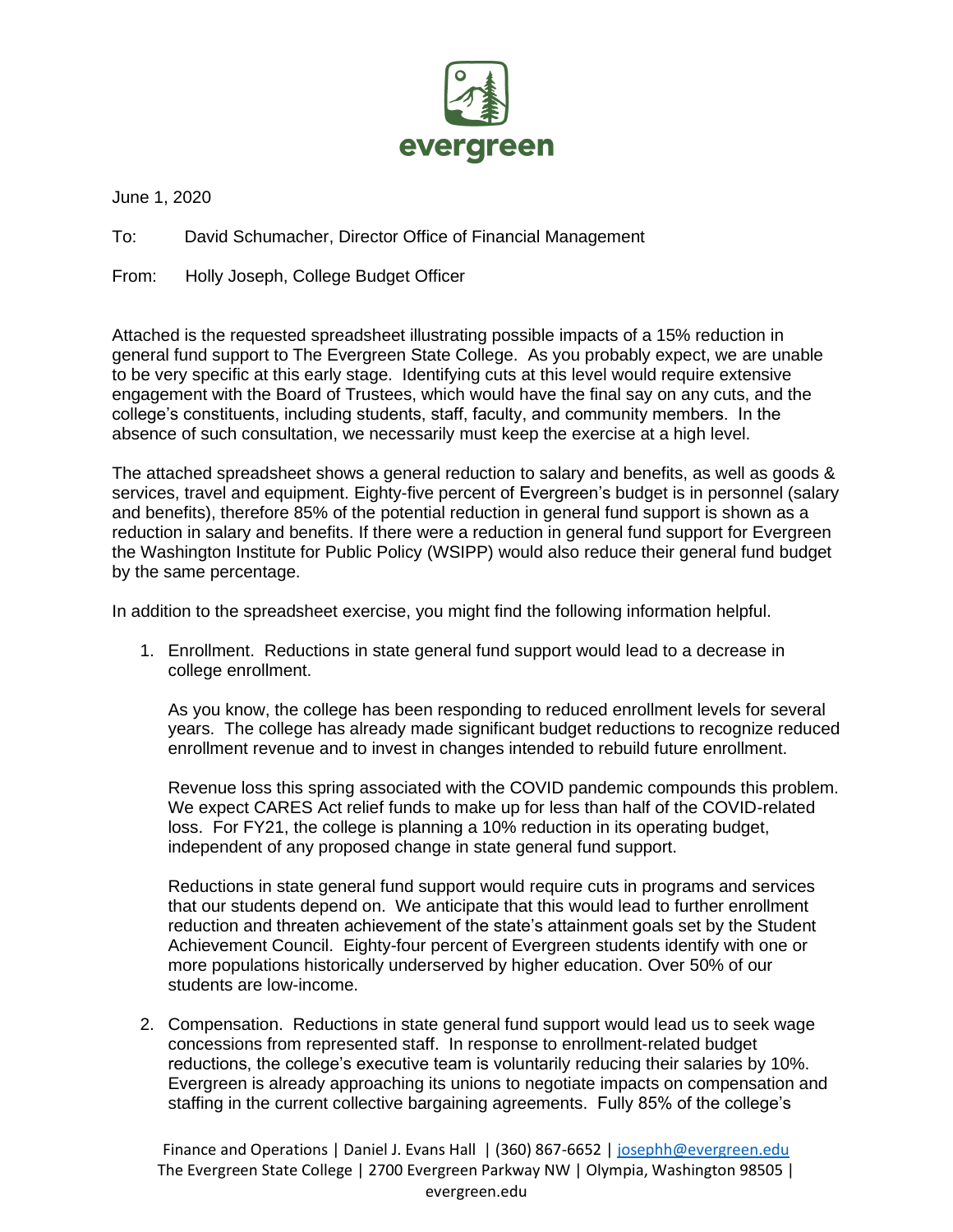operating budget is dedicated to staff and faculty compensation. Further budget reductions driven by loss of state support would require us to seek further wage concessions, including further staff reductions.

- 3. Tuition. For the purposes of this exercise, we have assumed that current tuition policy remains in effect. As you know, the inflation factor applied to tuition under this policy does not adequately reflect actual cost increases driven by state labor agreements, benefits contracts, and central service charges.
- 4. Central Service Charges. If faced with significant reductions in state general fund support, we would ask for some relief from increases in central service charges.

Please let me know if you have any questions or need additional information.